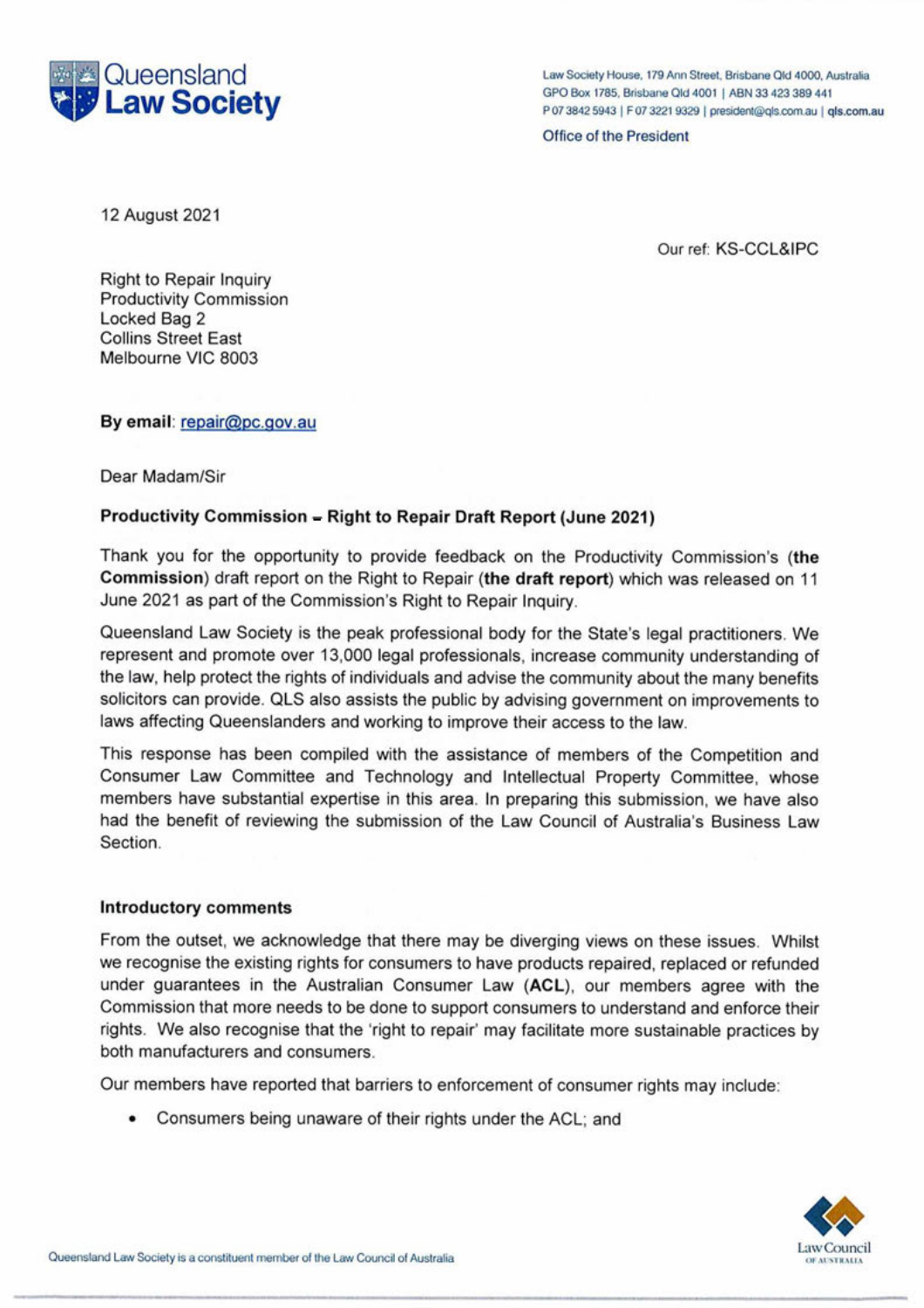• Reluctance to pursue repair rights due to the time and effort it can take to access these rights.1

 Whilst it may not be efficient or cost effective for consumers to always repair products nor for manufacturers to support a product indefinitely, QLS submits that there is scope to better understand opportunities to improve repair services, design issues and retailer/manufacturer practices.

#### **Consultation to date**

 In preparing the Draft Report, we note the Commission consulted with a range of stakeholders and that the draft sets out its preliminary analysis and recommendations.

 We acknowledge that there remains areas in which further consultation and evidence has been sought including the extent to which original equipment manufacturers are limiting independent repairs in certain repair markets (such as the agricultural machinery and mobile phone/tablet markets) and the use of warranty terms that discourage independent repair'.<sup>2</sup>

 Whilst the Draft Report states that the 'evidence on the extent to which intellectual property protections restrict repair is patchy and largely anecdotal'3, we also note the Commission's findings that 'copyright laws that prevent third-party repairers from accessing repair information findings that copyright laws that prevent third-party repairers from accessing repair information<br>(such as repair manuals and diagnostic data) appear to be one of the more significant intellectual property-related barriers to repair'.4

 QLS generally supports the Commission's proposals to amend the *Copyright Act 1968 (Cth)* to opportunity to consider any draft proposals in this regard. adopt a general fair use defence in relation to copyright. Our members would welcome the

We would also support the Commission in consultation with Federal, State and Territory regulatory bodies undertaking further in-depth analysis to determine the extent to which these issues, including those which have been reported as anecdotal, are causing consumer harm.

issues, including those which have been reported as anecdotal, are causing consumer harm.<br>In the absence of such research, our initial responses to some of the proposed recommendations and information requests are as follows:

### *Information Request 4.2 A positive obligation to provide access to repair supplies*

 QLS considers that there is insufficient evidence to support a positive obligation on original equipment manufacturers to provide access to repair supplies to third-party repairers. Our members are concerned that such interventions, without the appropriate research to support them, may have unintended consequences.

There may be a number of reasons manufacturers limit access to repair information.<sup>5</sup> For example, manufacturers may have safety and security concerns about whether independent example, manutacturers may have satety and security concerns about whether independent<br>repairers have the requisite skill or training to carry out repairs. Repair liability may also operative as a disincentive to independent repairers from entering the market.

 <sup>1</sup> See draft report page 7.

<sup>2</sup> Ibid, p 107.

<sup>3</sup> Ibid, p 31.

<sup>4</sup> Ibid, p 175.

<sup>5</sup> Ibid, p 116.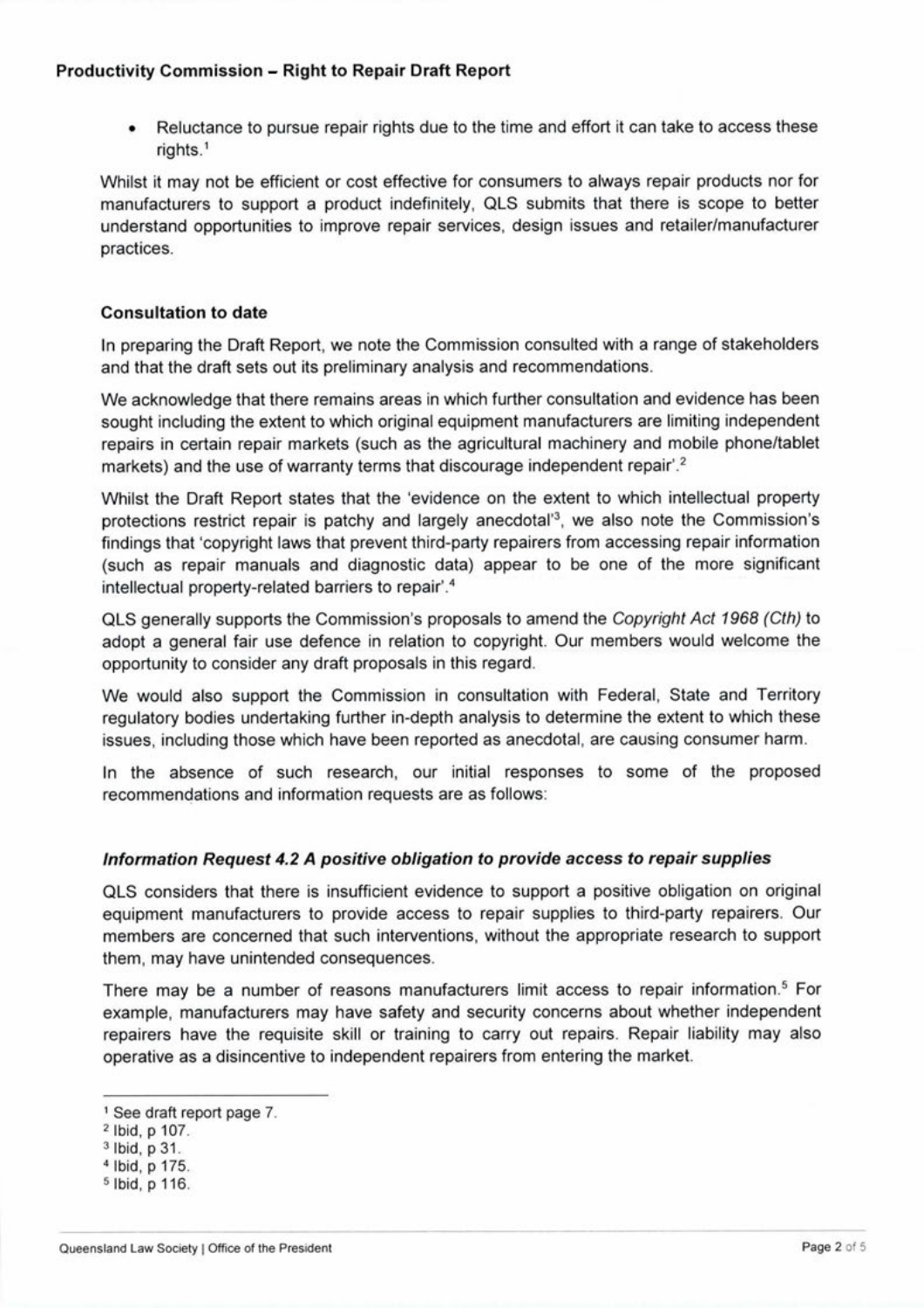The Draft Report states that the evidence submitted to the inquiry of manufacturers restricting third party access to repair supplies was limited, largely anecdotal and did not point to any systemic competition issues in repair markets.<sup>6</sup> Some of our members have noted that although a positive obligation to provide access to third party repairers may have the potential effect of reducing a manufacturer's incentive to innovate, this has not been the case in the motor vehicle industries of the United States or the European Union.

 As noted above, QLS would support further research into whether there are systemic issues and how these might be best addressed in particular product markets.

#### *Information Request 4.3 A prohibition on warranty void terms*

 QLS does not support a prohibition on manufacturer warranties containing terms that require consumers to use authorised repair services or parts to keep their warranty coverage. The current position is that manufacturers are not permitted to state that a repair by a non-authorised repairer will breach any contractual warranties which overlap with the ACL guarantees. This is appropriate.

what is provided for in the ACL. A prohibition would disregard the legitimate reasons why a manufacturer may choose to require the use of authorised repair services and parts. Our rov<br>ure<br>d/p authorised/preferred outlets and that consumers generally understand this approach. QLS supports manufacturers being able to set their own contractual terms for warranties outside members have suggested that manufacturers are well placed to recommend

## *Draft Rec 3.1 Guidance on reasonable durability ofproducts*

 QLS supports the publication of estimates of minimum expected durability for products by the ACCC in principle. However, our members have some reservations as to how this might be ACCC in principle. However, our members have some reservations as to how this might be<br>applied in practice given the variability in cost, quality and design in particular product categories. We note the concerns raised by the Law Council in this regard.

categories. We note the concerns raised by the Law Council in this regard.<br>QLS is similarly supportive of a more detailed cost/benefit analysis before this Draft<br>Pessenmendation is assented It may also be assessible for ex Recommendation is accepted. It may also be preferable for existing regulatory guidance to be Recommendation is accepted. It may also be preterable for existing regulatory guidance to be<br>supplemented by practical case studies which provide further guidance to business and consumers about how they can estimate product durability depending on the circumstances.

 Further, QLS notes that manufacturer warranties provide consumers with additional rights our members suggests that for consumers, these warranties are often confused with the statutory guarantees. QLS believes that ongoing consumer education from the ACCC is appropriate in this area. beyond the consumer guarantees in the Australian Consumer Law. However, feedback from

### *Draft Rec 3.2- Powers for Regulators to enforce guarantees*

Draft Rec 3.2 – Powers for Regulators to enforce guarantees<br>QLS supports the recommendation to implement alternative dispute resolution (ADR)<br>mechanisms to better resolve complaints about consumer guarantees. Of S submits mechanisms to better resolve complaints about consumer guarantees. QLS submits that it may also be useful to consider the operation and effectiveness of the South Australian and New

<sup>6</sup> Draft Report, pp. 9-11,28.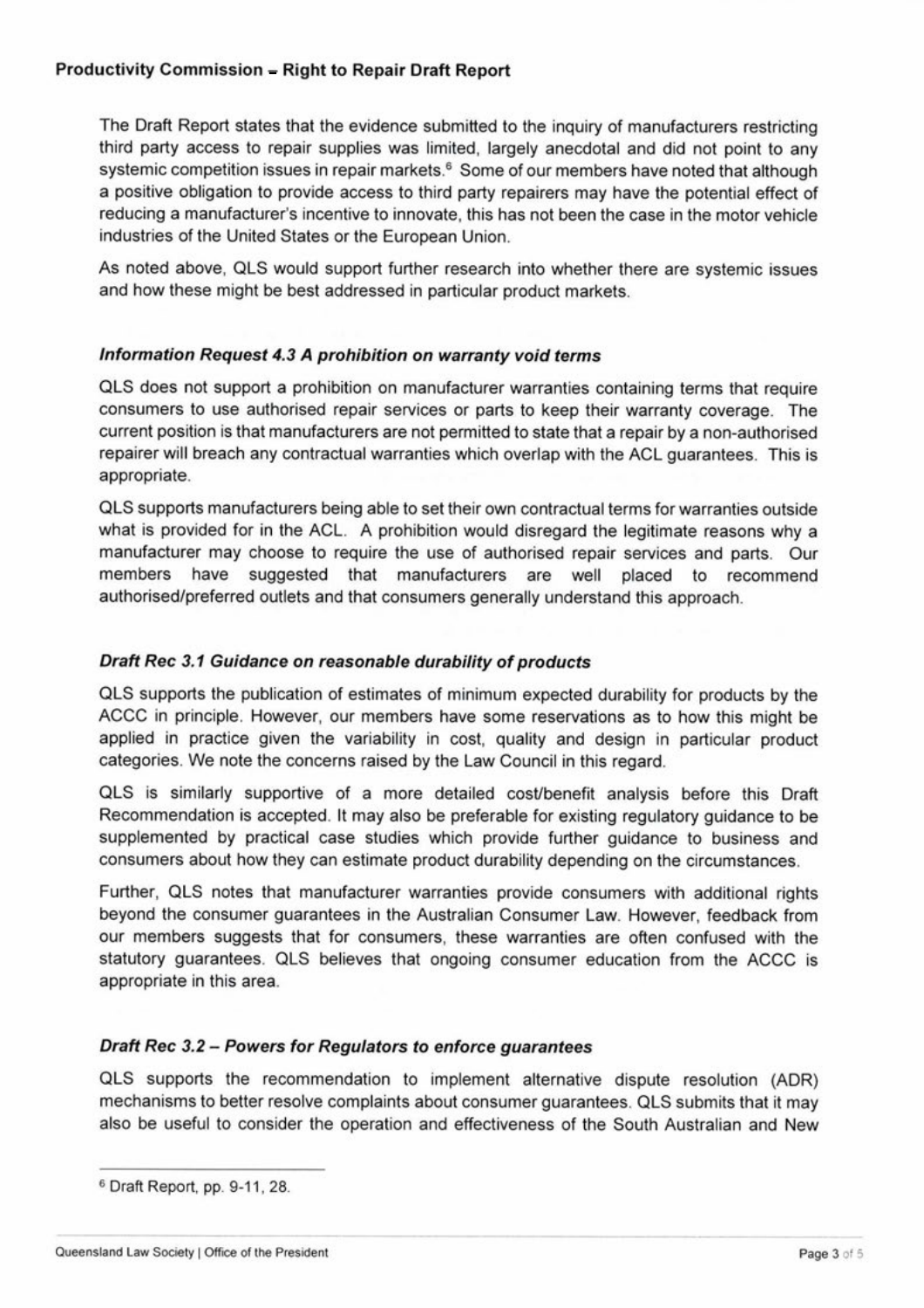South Wales schemes to understand how these powers could be implemented most effectively in other States and Territories. Consideration might also be given to how consumer complaints regimes which operate independently within Commonwealth and State and Territory regulatory bodies can be better integrated to provide greater clarity for consumers about the kinds of processes and potential remedies which are available.

### *Draft Rec 3.3- Enabling a super complaints process*

 QLS is generally supportive of this recommendation. The feedback from our members is that such a process may allow systemic issues to be addressed and potentially discourage predatory behaviours. It will also support improved consumer access to address systemic issues.

 Much of the ACCC's enforcement action in respect of systemic breaches of consumer laws tend to be in response to first alerts from consumer bodies. The proposed process would formalise a more streamlined process for responding to these issues. However, we submit that any new process must be supported by additional resourcing to the ACCC to ensure the Commission can continue to carry out and balance its existing functions.

 In addition, QLS supports further consultation on appropriate thresholds/criteria to underpin the complaints process (for example, the number of consumers affected and/or the total value of potential harm).

 We also support consultation and publication of guidance as to the process and procedures for progressing and/or responding to such complaints. assessing 'super complaints' which would assist our members in advising their clients on

## *Draft Rec 4.1 Evaluate motor vehicle information sharing scheme -*

 Our members generally support the recommendation that the mandatory service and repair information sharing scheme for motor vehicles be reviewed after 3 years, given that it is the first of its kind in this area and the impacts on the industry, consumers and intellectual property right (namely, copyright) have yet be fully experienced.

 QLS support such a review and submits that it might also include consideration of the appropriateness and method of extending such a regime to other industries.

### *Draft Rec 4.2- Additional mandatory warranty text*

QLS is generally supportive of the Additional Mandatory Warranty Text<sup>7</sup>. QLS also supports the insertion of additional text to address the complexities which may arise for example where unauthorised repairers/parts may impact remedies under the consumer guarantees. This<br>should include circumstances in which using 'unauthorised' repairers or parts may be should include circumstances in which using 'unauthorised' repairers or parts may be inadvisable for the consumer.

 <sup>7</sup> *The Australian Government should amend r. 90 of the Competition and Consumer Regulations 2010, to require manufacturer warranties ('warranties against defect') on goods to include text (located in a prominent position in the warranty) stating that entitlements to consumerguarantees under the Australian Consumer Law do not require consumers to use authorised repair services or spare parts.*